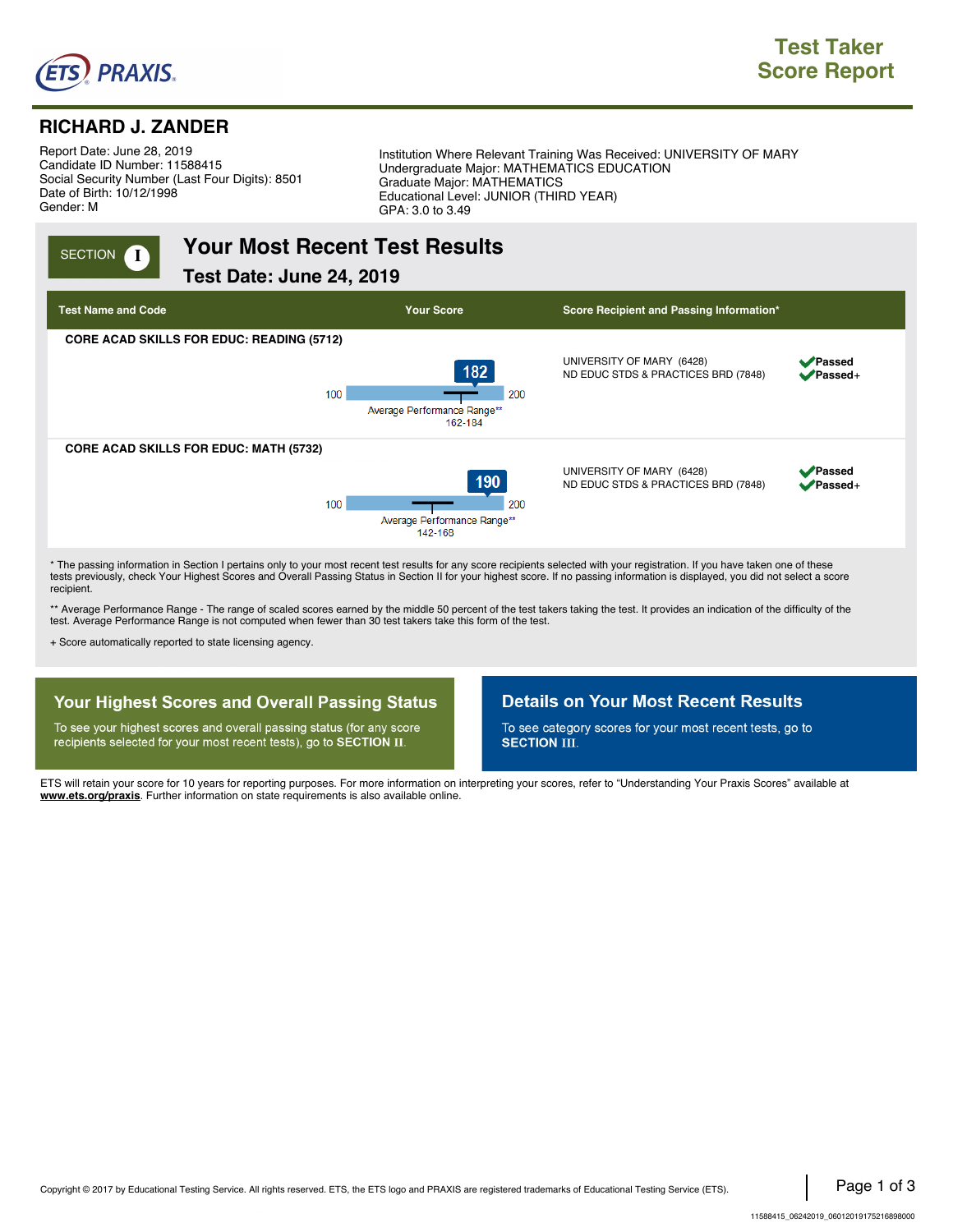

#### **RICHARD J. ZANDER**

Report Date: June 28, 2019 Candidate ID Number: 11588415

# **KECTION <b>II** Your Highest Scores and Overall Passing Status

Below are your highest test scores from the past 10 years and the overall passing status (for any score recipients selected for your most recent tests). Passing status is based on the passing score in effect on the test date or on the date reported. Scores are not reported if test is not required by the score recipient. Score recipients reserve the right to accept the reporting of scores but not necessarily the Passed/Not Passed status. Passed/Not Passed information is not provided if more than one qualifying score is used for a test, if qualifying score is not available, or if test taken is not used by the score recipient.

#### **UNIVERSITY OF MARY (6428)**

| Test Name and Code                               | <b>Your Highest</b><br><b>Score</b> | <b>Required</b><br><b>Minimum</b><br><b>Score</b> | Qualifying<br><b>Score</b> | <b>Score</b><br>Reported | <b>Overall Passed /</b><br><b>Not Passed Status</b> | <b>Test Date</b> |
|--------------------------------------------------|-------------------------------------|---------------------------------------------------|----------------------------|--------------------------|-----------------------------------------------------|------------------|
| <b>CORE ACAD SKILLS FOR EDUC: READING (5712)</b> | 182                                 | 149                                               | 156                        | <b>YES</b>               | ' Passed                                            | June 24, 2019    |
| <b>CORE ACAD SKILLS FOR EDUC: MATH (5732)</b>    | 190                                 | 143                                               | 150                        | <b>YES</b>               | <b>Passed</b>                                       | June 24, 2019    |

#### **ND EDUC STDS & PRACTICES BRD (7848)**

| Test Name and Code                               | <b>Your Highest</b><br><b>Score</b> | <b>Required</b><br><b>Minimum</b><br><b>Score</b> | Qualifying<br><b>Score</b> | <b>Score</b><br>Reported | <b>Overall Passed /</b><br><b>Not Passed Status</b> | <b>Test Date</b> |
|--------------------------------------------------|-------------------------------------|---------------------------------------------------|----------------------------|--------------------------|-----------------------------------------------------|------------------|
| <b>CORE ACAD SKILLS FOR EDUC: READING (5712)</b> | 182                                 | 149                                               | 156                        | <b>YES</b>               | <b>◆</b> Passed                                     | June 24, 2019    |
| <b>CORE ACAD SKILLS FOR EDUC: MATH (5732)</b>    | 190                                 | 143                                               | 150                        | <b>YES</b>               | Passed                                              | June 24, 2019    |